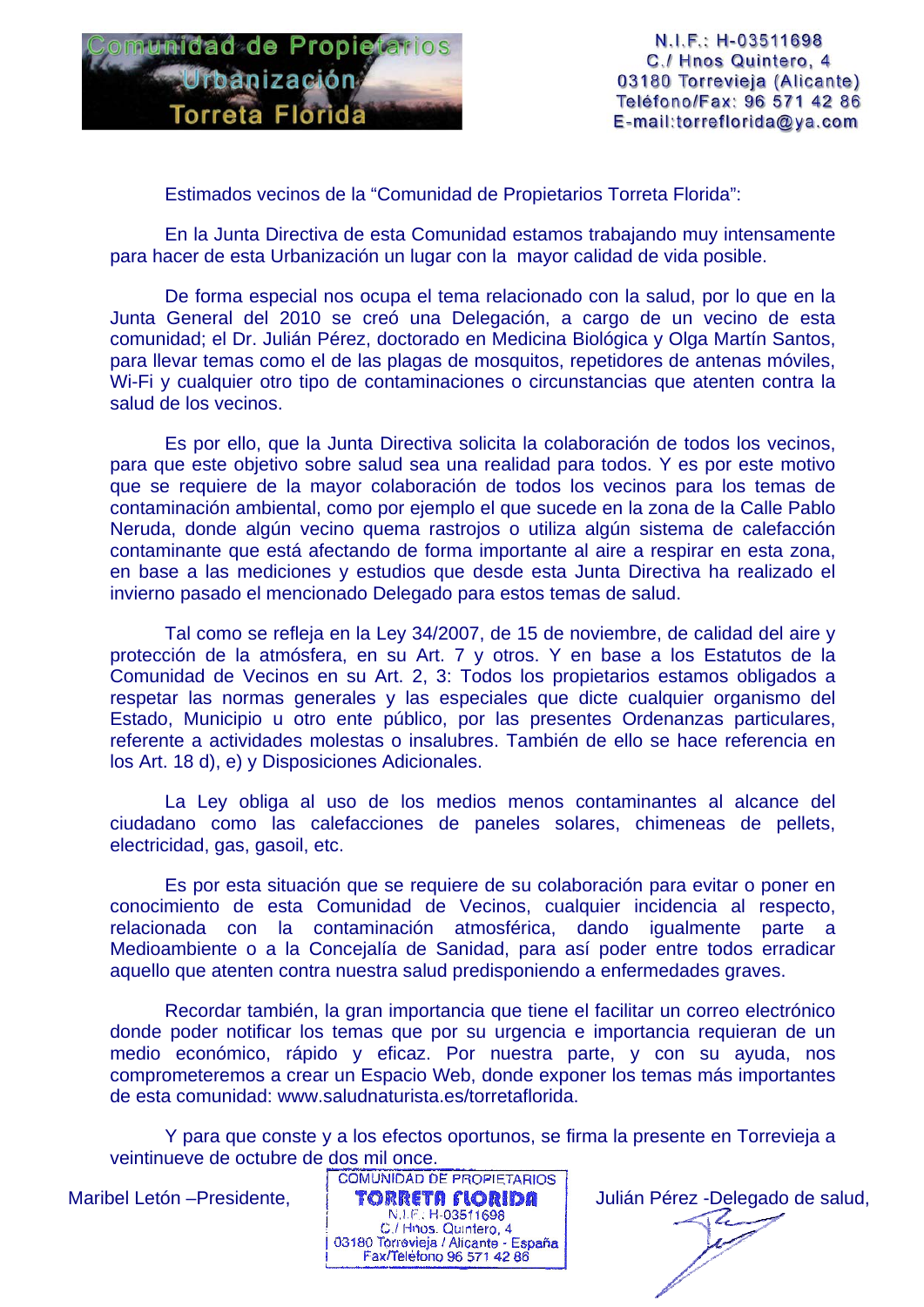

N.I.F.: H-03511698 C./ Hnos Quintero, 4 03180 Torrevieja (Alicante) Teléfono/Fax: 96 571 42 86 E-mail:torreflorida@ya.com

## Traducido al inglés con el Power Translator:

Dear neighbors of the "Community of Proprietors Turret Florida":

In the Directive Meeting of this Community we are working very intensely to make of this Urbanization a place with the biggest quality of possible life.

In a special way it occupies us the topic related with the health, for that that in the General Meeting of the 2010 you create a Delegation, in charge of the neighbor of this community the Dr. Julián Pérez, doctorate in Biological Medicine, to take topics like that of the plagues of mosquitos, repeaters of mobile antennas, Wi-Fi and any other type of contaminations or circumstances that attempt against the health of the neighbors.

It is hence that the Directive Meeting requests the collaboration of all the neighbors, so that this objective about health is a reality for all. And it is for this reason that is required of the biggest collaboration in all the neighbors for the topics of environmental contamination, I eat for example the one that Pablo Neruda happens in the area of the Street, where some neighbor burns stubbles or it uses some system of polluting heating that is affecting from an important way to the air to breathe in this area, based on the mensurations and studies that he has carried out last winter the one mentioned Delegate for these topics of health from this Directive Meeting.

Just as he/she is reflected in the Law 34/2007, of November 15, of quality of the air and protection of the atmosphere, in their Art. 7 and others. And based on the Statutes of the Community of Neighbors in their Art. 2, 3: All the proprietors are forced to respect the general norms and the special ones that it dictates any organism of the State, Municipality or another public entity, for the present particular Ordinances, with respect to annoying or unhealthy activities. Also of it is made it reference in Art. 18 d), and) and Additional Dispositions.

The Law forces to the use of the less polluting means within reach of the citizen as the heatings of solar panels, pellets chimneys, electricity, gas, gasoil, etc.

It is for this situation that is required of their collaboration to avoid or to put in knowledge of this Community of Neighbors, any incidence in this respect, related with the atmospheric contamination, giving part equally to Medioambiente or the Town council of Sanity, for this way to be able to among all to eradicate that that you/they attempt against our health predisposing to serious illnesses.

To also remember, the great importance that has facilitating an electronic mail where to be able to notify the topics that require of a half economic, quick and effective one for their urgency and importance. For our part, and with their help, we will commit to create a Space Web, where to expose the most important topics in this community: www.saludnaturista.es/torretaflorida.

And so that it consists and to the opportune effects, the present is signed in Torrevieja at October twenty-nine two thousand eleven.

Maribel Latvian .Presidente, Julián Pérez - Delegate of health,